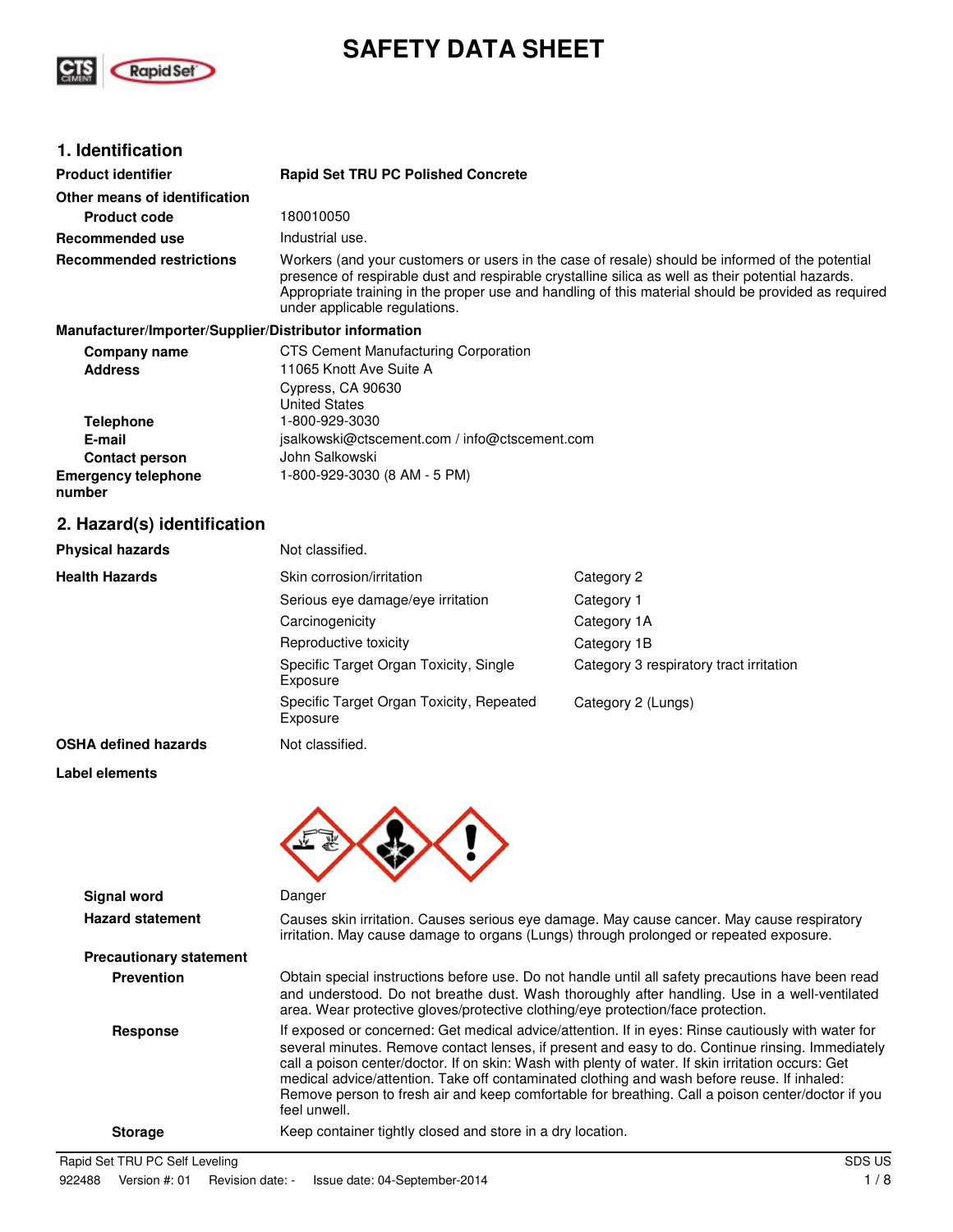### **classified (HNOC) 3. Composition/information on ingredients**

**Hazard(s) not otherwise** 

| <b>Mixtures</b>                                                              |                                                                                                                                                                                                                                                                                           |                   |           |
|------------------------------------------------------------------------------|-------------------------------------------------------------------------------------------------------------------------------------------------------------------------------------------------------------------------------------------------------------------------------------------|-------------------|-----------|
| <b>Chemical name</b>                                                         |                                                                                                                                                                                                                                                                                           | <b>CAS number</b> | %         |
| Calcium Sulfoaluminate<br>Cement                                             |                                                                                                                                                                                                                                                                                           | 960375-09-1       | $20 - 40$ |
| Silica, quartz                                                               |                                                                                                                                                                                                                                                                                           | 14808-60-7        | 40-56     |
| Amorphous Silica; Silica<br>dioxide                                          |                                                                                                                                                                                                                                                                                           | 61790-53-2        | $10 - 18$ |
| Limestone                                                                    |                                                                                                                                                                                                                                                                                           | 1317-65-3         | $0.1 - 8$ |
| Calcium Hydroxide; Slaked<br>Lime; Hydrated Lime                             |                                                                                                                                                                                                                                                                                           | 1305-62-0         | $0.1 - 3$ |
| Anhydrous Calcium Sulfate                                                    |                                                                                                                                                                                                                                                                                           | 7778-18-9         | $0.5 - 2$ |
| Lithium Carbonate                                                            |                                                                                                                                                                                                                                                                                           | 554-13-2          | < 0.3     |
| <b>Composition comments</b>                                                  | All concentrations are in percent by weight unless ingredient is a gas. Gas concentrations are in<br>percent by volume.                                                                                                                                                                   |                   |           |
| 4. First-aid measures                                                        |                                                                                                                                                                                                                                                                                           |                   |           |
| <b>Inhalation</b>                                                            | If dust from the material is inhaled, remove the affected person immediately to fresh air. Call a<br>physician if symptoms develop or persist.                                                                                                                                            |                   |           |
| <b>Skin contact</b>                                                          | Remove contaminated clothing. Wash with plenty of soap and water. If skin irritation occurs: Get<br>medical advice/attention. Wash contaminated clothing before reuse.                                                                                                                    |                   |           |
| Eye contact                                                                  | Do not rub eyes. Immediately flush eyes with plenty of water for at least 15 minutes. Remove<br>contact lenses, if present and easy to do. Continue rinsing. Get medical attention immediately.                                                                                           |                   |           |
| Ingestion                                                                    | Immediately rinse mouth and drink plenty of water. Call an ambulance and take these instructions.<br>Get medical attention if symptoms occur.                                                                                                                                             |                   |           |
| <b>Most important</b><br>symptoms/effects, acute and<br>delayed              | Severe eye irritation. Symptoms may include stinging, tearing, redness, swelling, and blurred<br>vision. Permanent eye damage including blindness could result. Upper respiratory tract irritation.<br>Coughing. Discomfort in the chest. Shortness of breath. Wheezing. Skin irritation. |                   |           |
| Indication of immediate<br>medical attention and special<br>treatment needed | Provide general supportive measures and treat symptomatically. Keep victim under observation.<br>Symptoms may be delayed.                                                                                                                                                                 |                   |           |
| <b>General information</b>                                                   | If you feel unwell, seek medical advice (show the label where possible). Ensure that medical<br>personnel are aware of the material(s) involved, and take precautions to protect themselves. Show<br>this safety data sheet to the doctor in attendance.                                  |                   |           |
| 5. Fire-fighting measures                                                    |                                                                                                                                                                                                                                                                                           |                   |           |

| Suitable extinguishing media                                     | Water fog. Foam. Dry chemical powder. Carbon dioxide (CO2).                                   |
|------------------------------------------------------------------|-----------------------------------------------------------------------------------------------|
| Unsuitable extinguishing<br>media                                | Do not use water jet as an extinguisher, as this will spread the fire.                        |
| Specific hazards arising from<br>the chemical                    | During fire, gases hazardous to health may be formed.                                         |
| Special protective equipment<br>and precautions for firefighters | Self-contained breathing apparatus and full protective clothing must be worn in case of fire. |
| <b>Fire fighting</b><br>equipment/instructions                   | Move containers from fire area if you can do so without risk                                  |

**Specific methods** Use standard firefighting procedures and consider the hazards of other involved materials. General fire hazards **No unusual fire or explosion hazards noted.** 

Rapid Set TRU PC Self Leveling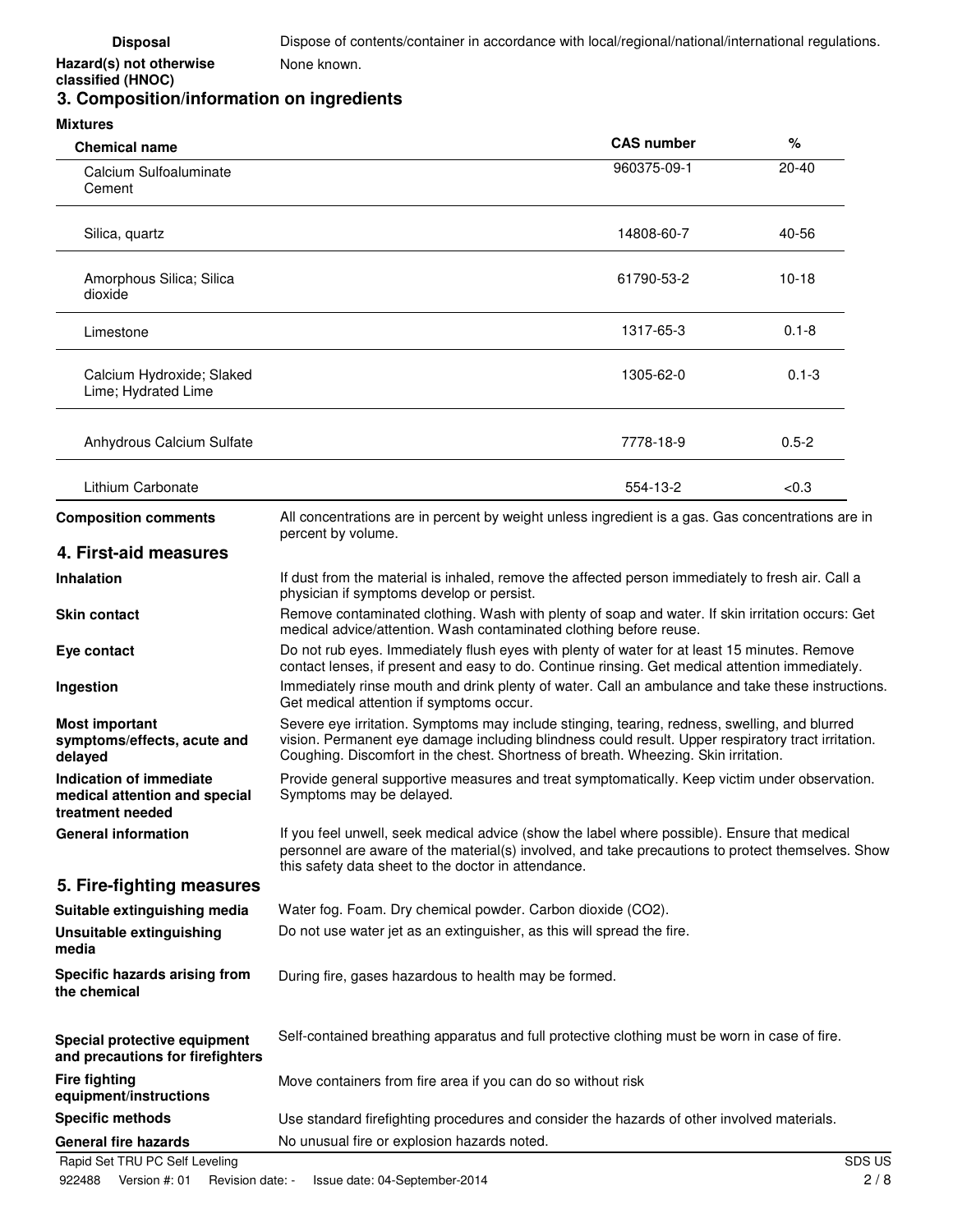# **6. Accidental release measures**

| Personal precautions,<br>protective equipment and<br>emergency procedures | Keep unnecessary personnel away. Keep people away from and upwind of spill/leak. Wear<br>appropriate protective equipment and clothing during clean-up. Do not breathe dust. Use a<br>NIOSH/MSHA approved respirator if there is a risk of exposure to dust/fume at levels exceeding<br>the exposure limits. Do not touch damaged containers or spilled material unless wearing<br>appropriate protective clothing. Ensure adequate ventilation. Local authorities should be advised if<br>significant spillages cannot be contained. For personal protection, see section 8 of the SDS. |
|---------------------------------------------------------------------------|------------------------------------------------------------------------------------------------------------------------------------------------------------------------------------------------------------------------------------------------------------------------------------------------------------------------------------------------------------------------------------------------------------------------------------------------------------------------------------------------------------------------------------------------------------------------------------------|
| Methods and materials for<br>containment and cleaning up                  | Stop the flow of material, if this is without risk. If sweeping of a contaminated area is necessary<br>use a dust suppressant agent which does not react with the product. Collect dust using a vacuum<br>cleaner. Minimize dust generation and accumulation. Prevent entry into waterways, sewer,<br>basements or confined areas. Following product recovery, flush area with water. For waste<br>disposal, see section 13 of the SDS.                                                                                                                                                  |
| <b>Environmental precautions</b>                                          | Avoid discharge into drains or water courses.                                                                                                                                                                                                                                                                                                                                                                                                                                                                                                                                            |
| 7. Handling and storage<br>Precautions for safe handling                  | Obtain special instructions before use. Do not handle until all safety precautions have been<br>read and understood. Provide appropriate exhaust ventilation at places where dust is formed.<br>Minimize dust generation and accumulation. Do not breathe dust. Do not get this material in<br>contact with eyes. Avoid prolonged exposure. Wear appropriate personal protective equipment.<br>Observe good industrial hygiene practices.                                                                                                                                                |
| Conditions for safe storage,<br>including any incompatibilities           | Keep container tightly closed and store in a dry location. Store away from incompatible materials<br>(see Section 10 of the SDS).                                                                                                                                                                                                                                                                                                                                                                                                                                                        |
| 8. Exposure controls/personal protection                                  |                                                                                                                                                                                                                                                                                                                                                                                                                                                                                                                                                                                          |
| <b>Occupational exposure limits</b>                                       |                                                                                                                                                                                                                                                                                                                                                                                                                                                                                                                                                                                          |

# **US. OSHA Table Z-1 Limits for Air Contaminants (29 CFR 1910.1000)**

| <b>Components</b>                                                                                                                                        | <b>Type</b> |                | Value                                 | Form                                |
|----------------------------------------------------------------------------------------------------------------------------------------------------------|-------------|----------------|---------------------------------------|-------------------------------------|
| Anhydrous Calcium Sulfate<br>(CAS 7778-18-9)                                                                                                             | <b>PEL</b>  |                | $5 \text{ mg/m}$                      | Respirable fraction.                |
| Calcium Hydroxide; Slaked<br>Lime; Hydrated Lime (CAS<br>1305-62-0)                                                                                      | PEL         |                | $15 \text{ mg/m}$<br>$5 \text{ mg/m}$ | Total dust.<br>Respirable fraction. |
| Limestone (CAS 1317-65-3)                                                                                                                                | <b>PEL</b>  |                | 15 mg/m3<br>$5 \text{ mg/m}$          | Total dust.<br>Respirable fraction. |
| US. OSHA Table Z-3 (29 CFR 1910.1000)                                                                                                                    |             |                |                                       |                                     |
| <b>Components</b>                                                                                                                                        | <b>Type</b> |                | Value                                 | Form                                |
| Amorphous Silica; Silica<br>dioxide (CAS 61790-53-2)                                                                                                     | <b>TWA</b>  | $0.8$ mg/m $3$ |                                       |                                     |
| Silica, quartz (CAS<br>14808-60-7)                                                                                                                       | <b>TWA</b>  |                | 20 mppcf<br>$0.3$ mg/m $3$            | Total dust.                         |
|                                                                                                                                                          |             |                | $0.1$ mg/m $3$<br>2.4 mppcf           | Respirable.<br>Respirable.          |
| <b>US. ACGIH Threshold Limit Values</b><br><b>Components</b>                                                                                             | <b>Type</b> |                | Value                                 | Form                                |
| Anhydrous Calcium Sulfate<br>(CAS 7778-18-9)                                                                                                             | <b>TWA</b>  | $10$ mg/m $3$  | Inhalable fraction. TWA               | $5 \text{ mg/m}$ 3                  |
| Calcium Hydroxide; Slaked<br>Lime; Hydrated Lime (CAS<br>1305-62-0)<br>Silica, quartz (CAS<br>14808-60-7)<br>US. NIOSH: Pocket Guide to Chemical Hazards | <b>TWA</b>  |                | $0.025$ mg/m3                         | Respirable fraction.                |
| <b>Components</b>                                                                                                                                        | <b>Type</b> |                | Value                                 | <b>Form</b>                         |
| Amorphous Silica; Silica<br>dioxide (CAS 61790-53-2)                                                                                                     | <b>REL</b>  |                | $6$ mg/m $3$                          |                                     |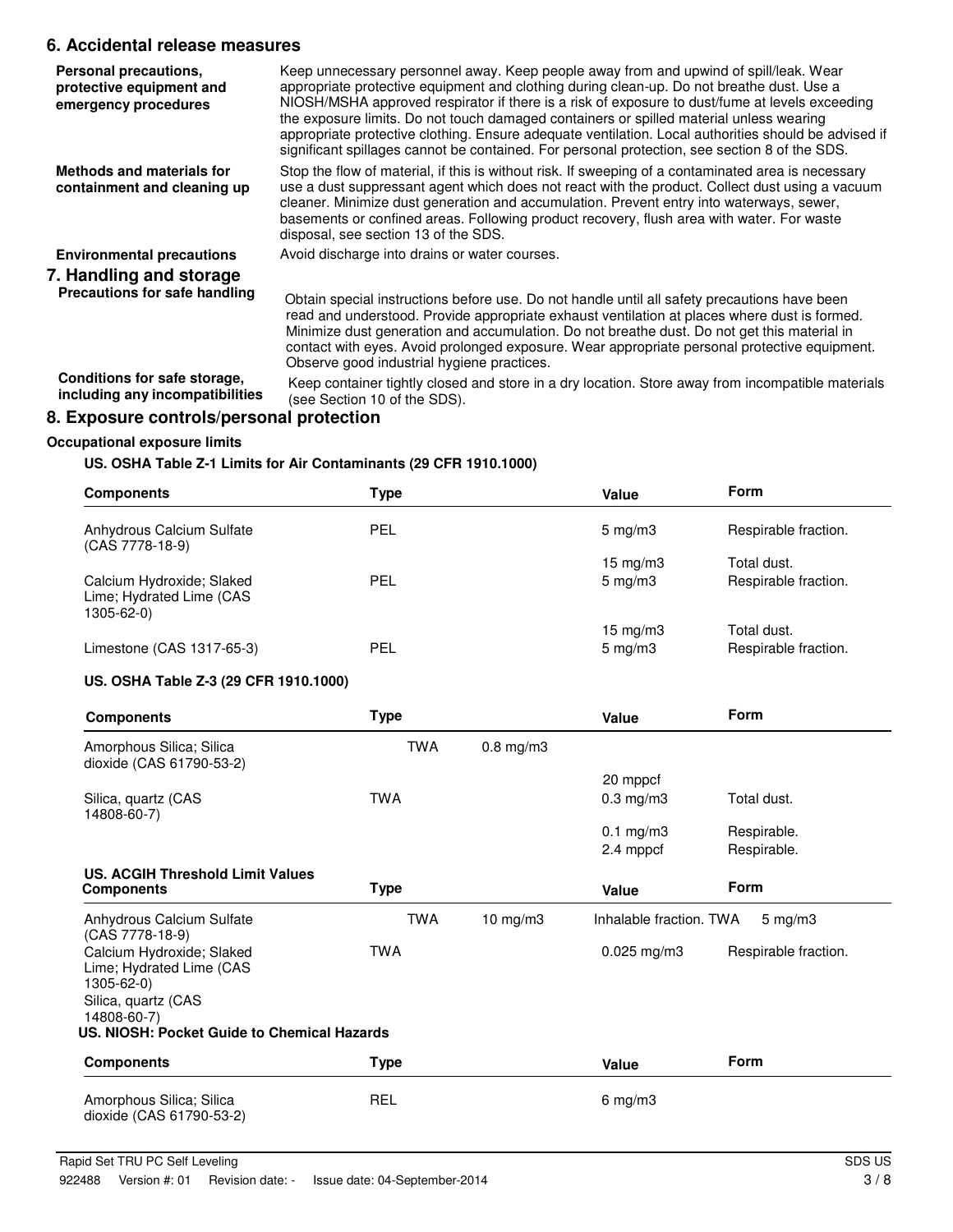### **US. NIOSH: Pocket Guide to Chemical Hazards**

| <b>TWA</b><br>6 mg/m $3$<br><b>TWA</b><br>Anhydrous Calcium Sulfate<br>$5$ mg/m $3$<br>Respirable.<br>(CAS 7778-18-9)<br>10 mg/m3<br>Total<br><b>TWA</b><br>$5$ mg/m $3$<br>Calcium Hydroxide; Slaked<br>Lime; Hydrated Lime (CAS<br>1305-62-0)<br>Limestone (CAS 1317-65-3)<br><b>TWA</b><br>$5 \text{ mg/m}$<br>Respirable.<br>Total<br>10 mg/m3<br><b>TWA</b><br>$0.05$ mg/m $3$<br>Respirable dust.<br>Silica, quartz (CAS<br>14808-60-7)<br><b>Biological limit values</b><br>No biological exposure limits noted for the ingredient(s).<br>Occupational exposure to nuisance dust (total and respirable) and respirable crystalline silica<br><b>Exposure guidelines</b><br>should be monitored and controlled.<br>Good general ventilation (typically 10 air changes per hour) should be used. Ventilation rates<br>Appropriate engineering<br>should be matched to conditions. If applicable, use process enclosures, local exhaust ventilation,<br>controls<br>or other engineering controls to maintain airborne levels below recommended exposure limits. If<br>exposure limits have not been established, maintain airborne levels to an acceptable level.<br>Ventilation should be sufficient to effectively remove and prevent buildup of any dusts or fumes<br>that may be generated during handling or thermal processing. If engineering measures are not<br>sufficient to maintain concentrations of dust particulates below the Occupational Exposure Limit<br>(OEL), suitable respiratory protection must be worn. Eye wash facilities and emergency shower<br>must be available when handling this product.<br>Individual protection measures, such as personal protective equipment<br>Wear safety glasses or safety goggles unless full face respirator is in use.<br>Eye/face protection<br><b>Skin protection</b> |                                                                                            |  |
|--------------------------------------------------------------------------------------------------------------------------------------------------------------------------------------------------------------------------------------------------------------------------------------------------------------------------------------------------------------------------------------------------------------------------------------------------------------------------------------------------------------------------------------------------------------------------------------------------------------------------------------------------------------------------------------------------------------------------------------------------------------------------------------------------------------------------------------------------------------------------------------------------------------------------------------------------------------------------------------------------------------------------------------------------------------------------------------------------------------------------------------------------------------------------------------------------------------------------------------------------------------------------------------------------------------------------------------------------------------------------------------------------------------------------------------------------------------------------------------------------------------------------------------------------------------------------------------------------------------------------------------------------------------------------------------------------------------------------------------------------------------------------------------------------------------------------------------------|--------------------------------------------------------------------------------------------|--|
|                                                                                                                                                                                                                                                                                                                                                                                                                                                                                                                                                                                                                                                                                                                                                                                                                                                                                                                                                                                                                                                                                                                                                                                                                                                                                                                                                                                                                                                                                                                                                                                                                                                                                                                                                                                                                                            |                                                                                            |  |
|                                                                                                                                                                                                                                                                                                                                                                                                                                                                                                                                                                                                                                                                                                                                                                                                                                                                                                                                                                                                                                                                                                                                                                                                                                                                                                                                                                                                                                                                                                                                                                                                                                                                                                                                                                                                                                            |                                                                                            |  |
|                                                                                                                                                                                                                                                                                                                                                                                                                                                                                                                                                                                                                                                                                                                                                                                                                                                                                                                                                                                                                                                                                                                                                                                                                                                                                                                                                                                                                                                                                                                                                                                                                                                                                                                                                                                                                                            |                                                                                            |  |
|                                                                                                                                                                                                                                                                                                                                                                                                                                                                                                                                                                                                                                                                                                                                                                                                                                                                                                                                                                                                                                                                                                                                                                                                                                                                                                                                                                                                                                                                                                                                                                                                                                                                                                                                                                                                                                            |                                                                                            |  |
|                                                                                                                                                                                                                                                                                                                                                                                                                                                                                                                                                                                                                                                                                                                                                                                                                                                                                                                                                                                                                                                                                                                                                                                                                                                                                                                                                                                                                                                                                                                                                                                                                                                                                                                                                                                                                                            |                                                                                            |  |
|                                                                                                                                                                                                                                                                                                                                                                                                                                                                                                                                                                                                                                                                                                                                                                                                                                                                                                                                                                                                                                                                                                                                                                                                                                                                                                                                                                                                                                                                                                                                                                                                                                                                                                                                                                                                                                            |                                                                                            |  |
|                                                                                                                                                                                                                                                                                                                                                                                                                                                                                                                                                                                                                                                                                                                                                                                                                                                                                                                                                                                                                                                                                                                                                                                                                                                                                                                                                                                                                                                                                                                                                                                                                                                                                                                                                                                                                                            |                                                                                            |  |
|                                                                                                                                                                                                                                                                                                                                                                                                                                                                                                                                                                                                                                                                                                                                                                                                                                                                                                                                                                                                                                                                                                                                                                                                                                                                                                                                                                                                                                                                                                                                                                                                                                                                                                                                                                                                                                            |                                                                                            |  |
|                                                                                                                                                                                                                                                                                                                                                                                                                                                                                                                                                                                                                                                                                                                                                                                                                                                                                                                                                                                                                                                                                                                                                                                                                                                                                                                                                                                                                                                                                                                                                                                                                                                                                                                                                                                                                                            |                                                                                            |  |
|                                                                                                                                                                                                                                                                                                                                                                                                                                                                                                                                                                                                                                                                                                                                                                                                                                                                                                                                                                                                                                                                                                                                                                                                                                                                                                                                                                                                                                                                                                                                                                                                                                                                                                                                                                                                                                            |                                                                                            |  |
|                                                                                                                                                                                                                                                                                                                                                                                                                                                                                                                                                                                                                                                                                                                                                                                                                                                                                                                                                                                                                                                                                                                                                                                                                                                                                                                                                                                                                                                                                                                                                                                                                                                                                                                                                                                                                                            |                                                                                            |  |
|                                                                                                                                                                                                                                                                                                                                                                                                                                                                                                                                                                                                                                                                                                                                                                                                                                                                                                                                                                                                                                                                                                                                                                                                                                                                                                                                                                                                                                                                                                                                                                                                                                                                                                                                                                                                                                            |                                                                                            |  |
| Wear appropriate chemical resistant gloves.<br><b>Hand protection</b>                                                                                                                                                                                                                                                                                                                                                                                                                                                                                                                                                                                                                                                                                                                                                                                                                                                                                                                                                                                                                                                                                                                                                                                                                                                                                                                                                                                                                                                                                                                                                                                                                                                                                                                                                                      |                                                                                            |  |
| Wear appropriate chemical resistant clothing. Use of an impervious apron is recommended.<br>Other                                                                                                                                                                                                                                                                                                                                                                                                                                                                                                                                                                                                                                                                                                                                                                                                                                                                                                                                                                                                                                                                                                                                                                                                                                                                                                                                                                                                                                                                                                                                                                                                                                                                                                                                          |                                                                                            |  |
| <b>Respiratory protection</b><br>exceeding the exposure limits.                                                                                                                                                                                                                                                                                                                                                                                                                                                                                                                                                                                                                                                                                                                                                                                                                                                                                                                                                                                                                                                                                                                                                                                                                                                                                                                                                                                                                                                                                                                                                                                                                                                                                                                                                                            | Use a NIOSH/MSHA approved respirator if there is a risk of exposure to dust/fume at levels |  |
| <b>Thermal hazards</b><br>Wear appropriate thermal protective clothing, when necessary.                                                                                                                                                                                                                                                                                                                                                                                                                                                                                                                                                                                                                                                                                                                                                                                                                                                                                                                                                                                                                                                                                                                                                                                                                                                                                                                                                                                                                                                                                                                                                                                                                                                                                                                                                    |                                                                                            |  |
| <b>General hygiene</b><br>When using, do not eat, drink or smoke. Always observe good personal hygiene measures, such<br>as washing after handling the material and before eating, drinking, and/or smoking. Routinely<br>considerations<br>wash work clothing and protective equipment to remove contaminants. Observe any medical<br>surveillance requirements.                                                                                                                                                                                                                                                                                                                                                                                                                                                                                                                                                                                                                                                                                                                                                                                                                                                                                                                                                                                                                                                                                                                                                                                                                                                                                                                                                                                                                                                                          |                                                                                            |  |

#### **9. Physical and chemical properties**

| Appearance                                   |                    |
|----------------------------------------------|--------------------|
| <b>Physical state</b>                        | Solid.             |
| Form                                         | Powder.            |
| Color                                        | Gray.              |
| Odor                                         | Low.               |
| <b>Odor threshold</b>                        | Not available.     |
| рH                                           | $11 - 12$ when wet |
| Melting point/freezing point                 | Not applicable.    |
| Initial boiling point and boiling            | Not applicable.    |
| range                                        |                    |
| <b>Flash point</b>                           | Not applicable.    |
| <b>Evaporation rate</b>                      | Not applicable.    |
| Flammability (solid, gas)                    | Non combustible.   |
| Upper/lower flammability or explosive limits |                    |
| <b>Flammability limit - lower</b><br>(%)     | Not applicable.    |
| Flammability limit – upper<br>(%)            | Not applicable.    |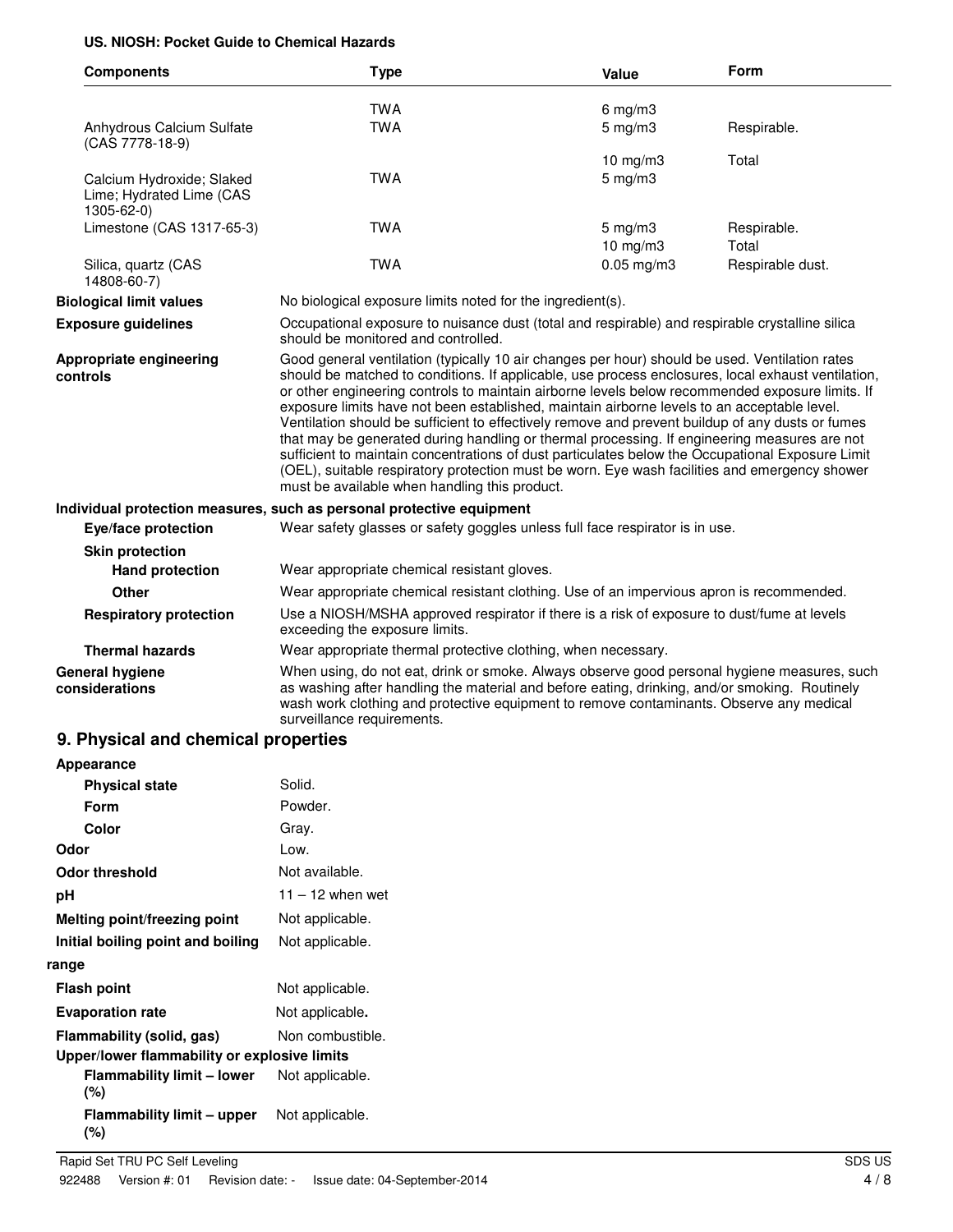| Vapor pressure                                    | Not applicable.                                                                               |
|---------------------------------------------------|-----------------------------------------------------------------------------------------------|
| Vapor density                                     | Not applicable.                                                                               |
| <b>Relative density</b>                           | $2.98 @ 20 ^{\circ}C$                                                                         |
| Solubility(ies)<br>Solubility (water)             | Not available.                                                                                |
| <b>Partition coefficient</b><br>(n-octanol/water) | Not applicable.                                                                               |
| <b>Auto-ignition temperature</b>                  | Not applicable.                                                                               |
| <b>Decomposition temperature</b>                  | 2462 °F (1350 °C)                                                                             |
| <b>Viscosity</b>                                  | Not applicable.                                                                               |
| <b>Other information</b>                          |                                                                                               |
| <b>Bulk density</b>                               | $60$ lb/ft <sup>3</sup>                                                                       |
| <b>Partition coefficient</b><br>(oil/water)       | Not applicable.                                                                               |
| VOC (Weight %)                                    | 8 g/l when mixed with water                                                                   |
| 10. Stability and reactivity                      |                                                                                               |
| <b>Reactivity</b>                                 | The product is stable and non-reactive under normal conditions of use, storage and transport. |
| <b>Chemical stability</b>                         | Material is stable under normal conditions.                                                   |
| Possibility of hazardous<br>reactions             | No dangerous reaction known under conditions of normal use.                                   |
| <b>Conditions to avoid</b>                        | Avoid temperatures exceeding the decomposition temperature. Contact with incompatible         |

materials. Avoid dispersal of dust in the air (i.e., clearing dust surfaces with compressed air). **Incompatible materials** Powerful oxidizers. **Hazardous decomposition products** Carbon oxides. Sulfur oxides. Silicium oxide.

# **11. Toxicological information**

#### **Information on likely routes of exposure**

| <b>Inhalation</b>                                                                  | May cause damage to organs through prolonged or repeated exposure by inhalation. Inhalation of<br>dusts may cause respiratory irritation. Prolonged inhalation may be harmful.                                                                                                            |
|------------------------------------------------------------------------------------|-------------------------------------------------------------------------------------------------------------------------------------------------------------------------------------------------------------------------------------------------------------------------------------------|
| <b>Skin contact</b>                                                                | Causes skin irritation. Prolonged contact with wet cement/mixture may cause burns.                                                                                                                                                                                                        |
| Eye contact                                                                        | Causes serious eye damage. Prolonged contact with wet cement/mixture may cause burns.                                                                                                                                                                                                     |
| Ingestion                                                                          | Swallowing may cause gastrointestinal irritation.                                                                                                                                                                                                                                         |
| Symptoms related to the<br>physical, chemical and<br>toxicological characteristics | Severe eye irritation. Symptoms may include stinging, tearing, redness, swelling, and blurred<br>vision. Permanent eye damage including blindness could result. Upper respiratory tract irritation.<br>Coughing. Discomfort in the chest. Shortness of breath. Wheezing. Skin irritation. |

#### **Information on toxicological effects**

| <b>Acute toxicity</b>                                                                              | May cause respiratory irritation.                     |                        |
|----------------------------------------------------------------------------------------------------|-------------------------------------------------------|------------------------|
| <b>Components</b>                                                                                  | <b>Species</b>                                        | <b>Test Results</b>    |
| Anhydrous Calcium Sulfate (CAS 7778-18-9)                                                          |                                                       |                        |
| Acute                                                                                              |                                                       |                        |
| Inhalation<br><b>LC50</b>                                                                          | Rat                                                   | $>$ 3.26 mg/l, 4 Hours |
| Oral<br>LD50                                                                                       | Mouse                                                 | 4704 mg/kg             |
|                                                                                                    | Rat                                                   | > 1581 mg/kg           |
| Skin corrosion/irritation<br>Serious eye damage/eye irritation                                     | Causes skin irritation.<br>Causes serious eye damage. |                        |
| Respiratory or skin sensitization<br><b>Respiratory sensitization</b><br><b>Skin sensitization</b> | No data available.<br>No data available.              |                        |
|                                                                                                    |                                                       |                        |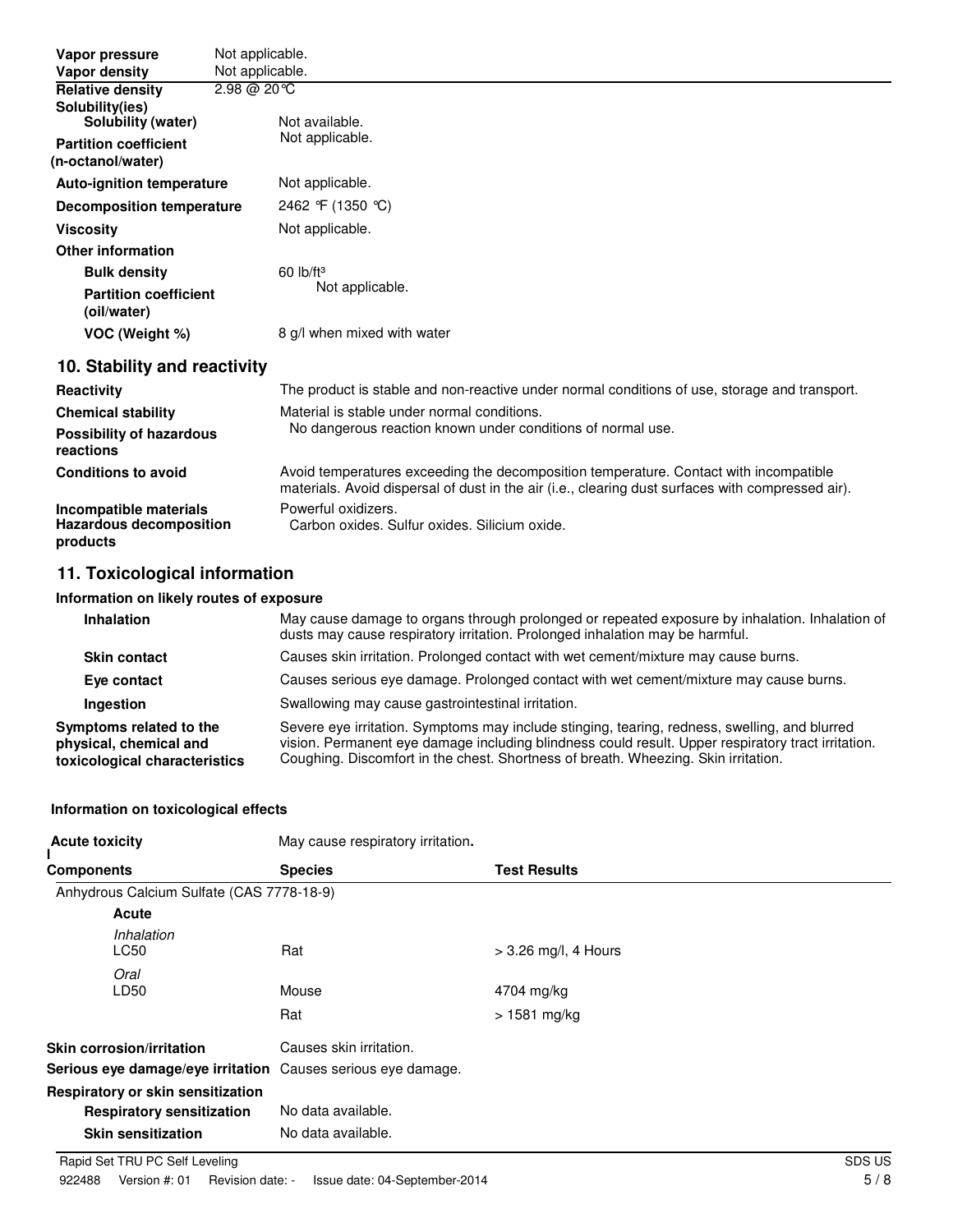| Germ cell mutagenicity                                                                                                   | No data available to indicate product or any components present at greater than 0.1% are<br>mutagenic or genotoxic.                                                                                                                                                                                                                                                                                                                                                                                                                                                                                                                                                                                                                                                                                                                                                                                                                                                                                                                                                                                                                                                                                                                                                                                                                                                                                                                                                                                                                                                                                   |                                                                                                                                                                                                       |  |
|--------------------------------------------------------------------------------------------------------------------------|-------------------------------------------------------------------------------------------------------------------------------------------------------------------------------------------------------------------------------------------------------------------------------------------------------------------------------------------------------------------------------------------------------------------------------------------------------------------------------------------------------------------------------------------------------------------------------------------------------------------------------------------------------------------------------------------------------------------------------------------------------------------------------------------------------------------------------------------------------------------------------------------------------------------------------------------------------------------------------------------------------------------------------------------------------------------------------------------------------------------------------------------------------------------------------------------------------------------------------------------------------------------------------------------------------------------------------------------------------------------------------------------------------------------------------------------------------------------------------------------------------------------------------------------------------------------------------------------------------|-------------------------------------------------------------------------------------------------------------------------------------------------------------------------------------------------------|--|
| Carcinogenicity                                                                                                          | May cause cancer.<br>In 1997, IARC (the International Agency for Research on Cancer) concluded that crystalline silica<br>inhaled from occupational sources can cause lung cancer in humans. However in making the<br>overall evaluation, IARC noted that "carcinogenicity was not detected in all industrial<br>circumstances studied. Carcinogenicity may be dependent on inherent characteristics of the<br>crystalline silica or on external factors affecting its biological activity or distribution of its<br>polymorphs." (IARC Monographs on the evaluation of the carcinogenic risks of chemicals to<br>humans, Silica, silicates dust and organic fibres, 1997, Vol. 68, IARC, Lyon, France.) In June<br>2003, SCOEL (the EU Scientific Committee on Occupational Exposure Limits) concluded that the<br>main effect in humans of the inhalation of respirable crystalline silica dust is silicosis. "There is<br>sufficient information to conclude that the relative risk of lung cancer is increased in persons with<br>silicosis (and, apparently, not in employees without silicosis exposed to silica dust in quarries and<br>in the ceramic industry). Therefore, preventing the onset of silicosis will also reduce the cancer<br>risk" (SCOEL SUM Doc 94-final, June 2003) According to the current state of the art, worker<br>protection against silicosis can be consistently assured by respecting the existing regulatory<br>occupational exposure limits. Occupational exposure to respirable dust and respirable crystalline<br>silica should be monitored and controlled. |                                                                                                                                                                                                       |  |
| IARC Monographs. Overall Evaluation of Carcinogenicity                                                                   |                                                                                                                                                                                                                                                                                                                                                                                                                                                                                                                                                                                                                                                                                                                                                                                                                                                                                                                                                                                                                                                                                                                                                                                                                                                                                                                                                                                                                                                                                                                                                                                                       |                                                                                                                                                                                                       |  |
| Amorphous Silica; Silica dioxide (CAS 61790-53-2)<br>Silica, quartz (CAS 14808-60-7)<br><b>NTP Report on Carcinogens</b> |                                                                                                                                                                                                                                                                                                                                                                                                                                                                                                                                                                                                                                                                                                                                                                                                                                                                                                                                                                                                                                                                                                                                                                                                                                                                                                                                                                                                                                                                                                                                                                                                       | 3 Not classifiable as to carcinogenicity to humans.<br>1 Carcinogenic to humans.                                                                                                                      |  |
| Silica, quartz (CAS 14808-60-7)<br>OSHA Specifically Regulated Substances (29 CFR 1910.1001-1050)                        |                                                                                                                                                                                                                                                                                                                                                                                                                                                                                                                                                                                                                                                                                                                                                                                                                                                                                                                                                                                                                                                                                                                                                                                                                                                                                                                                                                                                                                                                                                                                                                                                       | Known To Be Human Carcinogen.                                                                                                                                                                         |  |
| Not listed.                                                                                                              |                                                                                                                                                                                                                                                                                                                                                                                                                                                                                                                                                                                                                                                                                                                                                                                                                                                                                                                                                                                                                                                                                                                                                                                                                                                                                                                                                                                                                                                                                                                                                                                                       |                                                                                                                                                                                                       |  |
| <b>Reproductive toxicity</b><br>Specific target organ toxicity -<br>single exposure                                      | May damage fertility or the unborn child.<br>May cause respiratory irritation.                                                                                                                                                                                                                                                                                                                                                                                                                                                                                                                                                                                                                                                                                                                                                                                                                                                                                                                                                                                                                                                                                                                                                                                                                                                                                                                                                                                                                                                                                                                        |                                                                                                                                                                                                       |  |
| Specific target organ toxicity -<br>repeated exposure                                                                    |                                                                                                                                                                                                                                                                                                                                                                                                                                                                                                                                                                                                                                                                                                                                                                                                                                                                                                                                                                                                                                                                                                                                                                                                                                                                                                                                                                                                                                                                                                                                                                                                       | May cause damage to organs (Lungs) through prolonged or repeated exposure.                                                                                                                            |  |
| <b>Aspiration hazard</b>                                                                                                 |                                                                                                                                                                                                                                                                                                                                                                                                                                                                                                                                                                                                                                                                                                                                                                                                                                                                                                                                                                                                                                                                                                                                                                                                                                                                                                                                                                                                                                                                                                                                                                                                       | Due to the physical form of the product it is not an aspiration hazard.                                                                                                                               |  |
| <b>Chronic effects</b>                                                                                                   | disorders if contact is repeated or prolonged.                                                                                                                                                                                                                                                                                                                                                                                                                                                                                                                                                                                                                                                                                                                                                                                                                                                                                                                                                                                                                                                                                                                                                                                                                                                                                                                                                                                                                                                                                                                                                        | Prolonged or repeated exposure may cause lung injury, including silicosis. May cause skin                                                                                                             |  |
| 12. Ecological information                                                                                               |                                                                                                                                                                                                                                                                                                                                                                                                                                                                                                                                                                                                                                                                                                                                                                                                                                                                                                                                                                                                                                                                                                                                                                                                                                                                                                                                                                                                                                                                                                                                                                                                       |                                                                                                                                                                                                       |  |
| <b>Ecotoxicity</b>                                                                                                       |                                                                                                                                                                                                                                                                                                                                                                                                                                                                                                                                                                                                                                                                                                                                                                                                                                                                                                                                                                                                                                                                                                                                                                                                                                                                                                                                                                                                                                                                                                                                                                                                       | The product is not classified as environmentally hazardous. However, this does not exclude the<br>possibility that large or frequent spills can have a harmful or damaging effect on the environment. |  |
| Persistence and degradability                                                                                            | No data is available on the degradability of this product.                                                                                                                                                                                                                                                                                                                                                                                                                                                                                                                                                                                                                                                                                                                                                                                                                                                                                                                                                                                                                                                                                                                                                                                                                                                                                                                                                                                                                                                                                                                                            |                                                                                                                                                                                                       |  |
| <b>Bioaccumulative potential</b>                                                                                         | No data available.<br>No data available.                                                                                                                                                                                                                                                                                                                                                                                                                                                                                                                                                                                                                                                                                                                                                                                                                                                                                                                                                                                                                                                                                                                                                                                                                                                                                                                                                                                                                                                                                                                                                              |                                                                                                                                                                                                       |  |
| <b>Mobility in soil</b><br>Other adverse effects                                                                         |                                                                                                                                                                                                                                                                                                                                                                                                                                                                                                                                                                                                                                                                                                                                                                                                                                                                                                                                                                                                                                                                                                                                                                                                                                                                                                                                                                                                                                                                                                                                                                                                       | No other adverse environmental effects (e.g. ozone depletion, photochemical ozone creation<br>potential, endocrine disruption, global warming potential) are expected from this component.            |  |
| 13. Disposal considerations                                                                                              |                                                                                                                                                                                                                                                                                                                                                                                                                                                                                                                                                                                                                                                                                                                                                                                                                                                                                                                                                                                                                                                                                                                                                                                                                                                                                                                                                                                                                                                                                                                                                                                                       |                                                                                                                                                                                                       |  |
| <b>Disposal instructions</b>                                                                                             |                                                                                                                                                                                                                                                                                                                                                                                                                                                                                                                                                                                                                                                                                                                                                                                                                                                                                                                                                                                                                                                                                                                                                                                                                                                                                                                                                                                                                                                                                                                                                                                                       | Collect and reclaim or dispose in sealed containers at licensed waste disposal site. Dispose<br>of contents/container in accordance with local/regional/national/international regulations.           |  |
| Local disposal<br>regulations                                                                                            | Dispose in accordance with all applicable regulations.                                                                                                                                                                                                                                                                                                                                                                                                                                                                                                                                                                                                                                                                                                                                                                                                                                                                                                                                                                                                                                                                                                                                                                                                                                                                                                                                                                                                                                                                                                                                                |                                                                                                                                                                                                       |  |
| Hazardous waste code                                                                                                     | waste disposal company.                                                                                                                                                                                                                                                                                                                                                                                                                                                                                                                                                                                                                                                                                                                                                                                                                                                                                                                                                                                                                                                                                                                                                                                                                                                                                                                                                                                                                                                                                                                                                                               | The waste code should be assigned in discussion between the user, the producer and the                                                                                                                |  |
| Waste from residues / unused<br>products                                                                                 | Disposal instructions).                                                                                                                                                                                                                                                                                                                                                                                                                                                                                                                                                                                                                                                                                                                                                                                                                                                                                                                                                                                                                                                                                                                                                                                                                                                                                                                                                                                                                                                                                                                                                                               | Dispose of in accordance with local regulations. Empty containers or liners may retain some<br>product residues. This material and its container must be disposed of in a safe manner (see:           |  |
| Contaminated<br>packaging                                                                                                | emptied.                                                                                                                                                                                                                                                                                                                                                                                                                                                                                                                                                                                                                                                                                                                                                                                                                                                                                                                                                                                                                                                                                                                                                                                                                                                                                                                                                                                                                                                                                                                                                                                              | Empty containers should be taken to an approved waste handling site for recycling or disposal.<br>Since emptied containers may retain product residue, follow label warnings even after container is  |  |
| 14. Transport information                                                                                                |                                                                                                                                                                                                                                                                                                                                                                                                                                                                                                                                                                                                                                                                                                                                                                                                                                                                                                                                                                                                                                                                                                                                                                                                                                                                                                                                                                                                                                                                                                                                                                                                       |                                                                                                                                                                                                       |  |

# **DOT**

Not regulated as dangerous goods.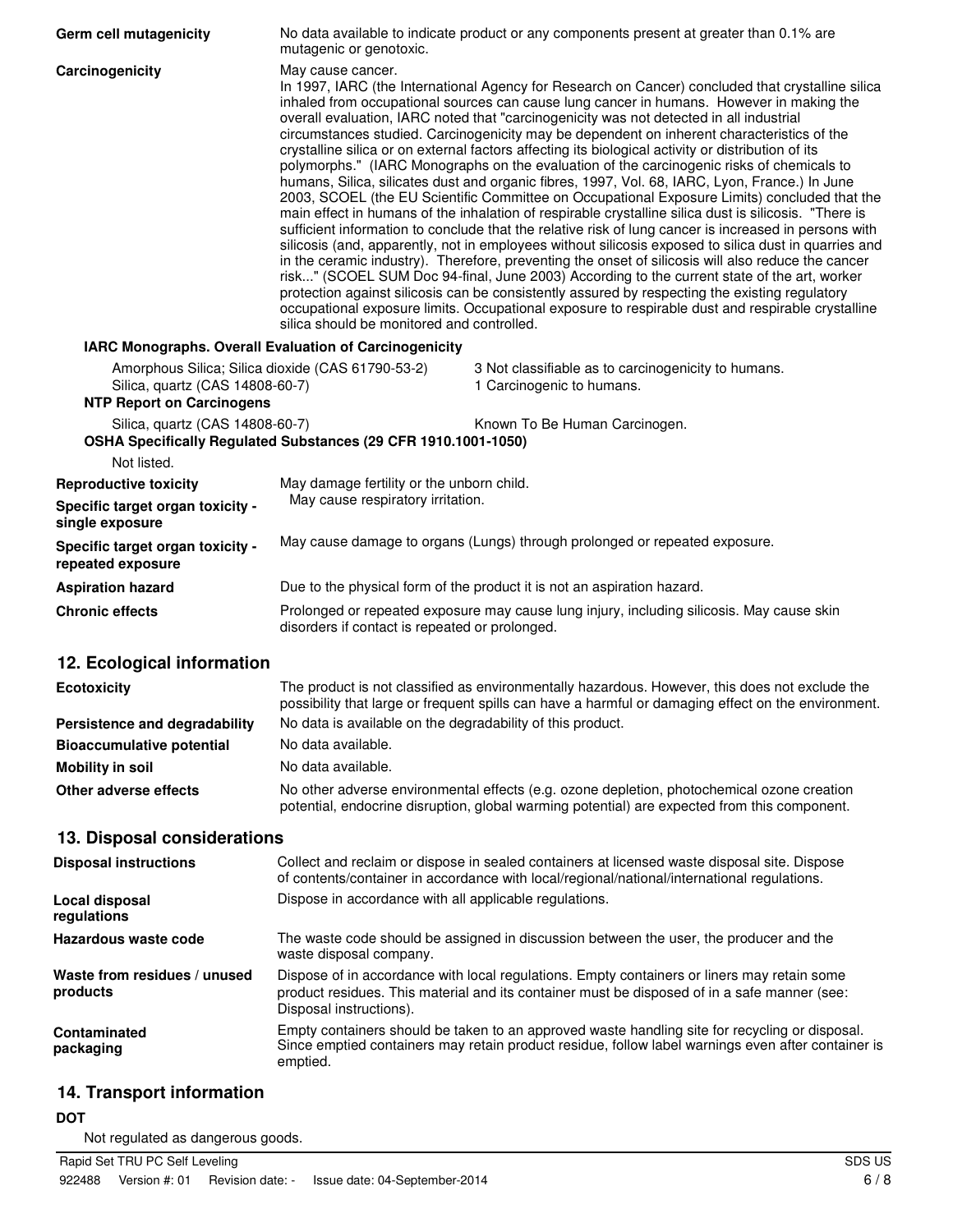# **IATA**

Not regulated as dangerous goods.

#### **IMDG**

Not regulated as dangerous goods.

### **Transport in bulk according to Annex II of MARPOL 73/78 and the IBC Code**

Not applicable.

# **15. Regulatory information**

**US federal regulations** This product is a "Hazardous Chemical" as defined by the OSHA Hazard Communication Standard, 29 CFR 1910.1200.

# **TSCA Section 12(b) Export Notification (40 CFR 707, Subpt. D)**

Not regulated.

### **OSHA Specifically Regulated Substances (29 CFR 1910.1001-1050)**

Not listed.

### **CERCLA Hazardous Substance List (40 CFR 302.4)**

Not listed.

### **Superfund Amendments and Reauthorization Act of 1986 (SARA)**

**Hazard categories** Immediate Hazard - Yes Delayed Hazard - Yes Fire Hazard - No Pressure Hazard - No Reactivity Hazard - No

#### **SARA 302 Extremely hazardous substance**

Not listed.

#### **SARA 311/312 Hazardous chemical**

Yes

# **SARA 313 (TRI reporting)**

Not regulated.

# **Other federal regulations**

# **Clean Air Act (CAA) Section 112 Hazardous Air Pollutants (HAPs) List**

Not regulated.

# **Clean Air Act (CAA) Section 112(r) Accidental Release Prevention (40 CFR 68.130)**

Not regulated.

# **Safe Drinking Water Act**

**(SDWA)** 

# Not regulated.

**US state regulations** WARNING: This product contains chemicals known to the State of California to cause cancer and birth defects or other reproductive harm.

# **US. Massachusetts RTK - Substance List**

Amorphous Silica; Silica dioxide (CAS 61790-53-2) Anhydrous Calcium Sulfate (CAS 7778-18-9) Calcium Hydroxide; Slaked Lime; Hydrated Lime (CAS 1305-62-0) Limestone (CAS 1317-65-3) Lithium Carbonate (CAS 554-13-2) Silica, quartz (CAS 14808-60-7)

# **US. New Jersey Worker and Community Right-to-Know Act**

Amorphous Silica; Silica dioxide (CAS 61790-53-2) Anhydrous Calcium Sulfate (CAS 7778-18-9) Calcium Hydroxide; Slaked Lime; Hydrated Lime (CAS 1305-62-0) Limestone (CAS 1317-65-3) Lithium Carbonate (CAS 554-13-2) Silica, quartz (CAS 14808-60-7)

# **US. Pennsylvania Worker and Community Right-to-Know Law**

Amorphous Silica; Silica dioxide (CAS 61790-53-2) Anhydrous Calcium Sulfate (CAS 7778-18-9) Calcium Hydroxide; Slaked Lime; Hydrated Lime (CAS 1305-62-0) Limestone (CAS 1317-65-3)